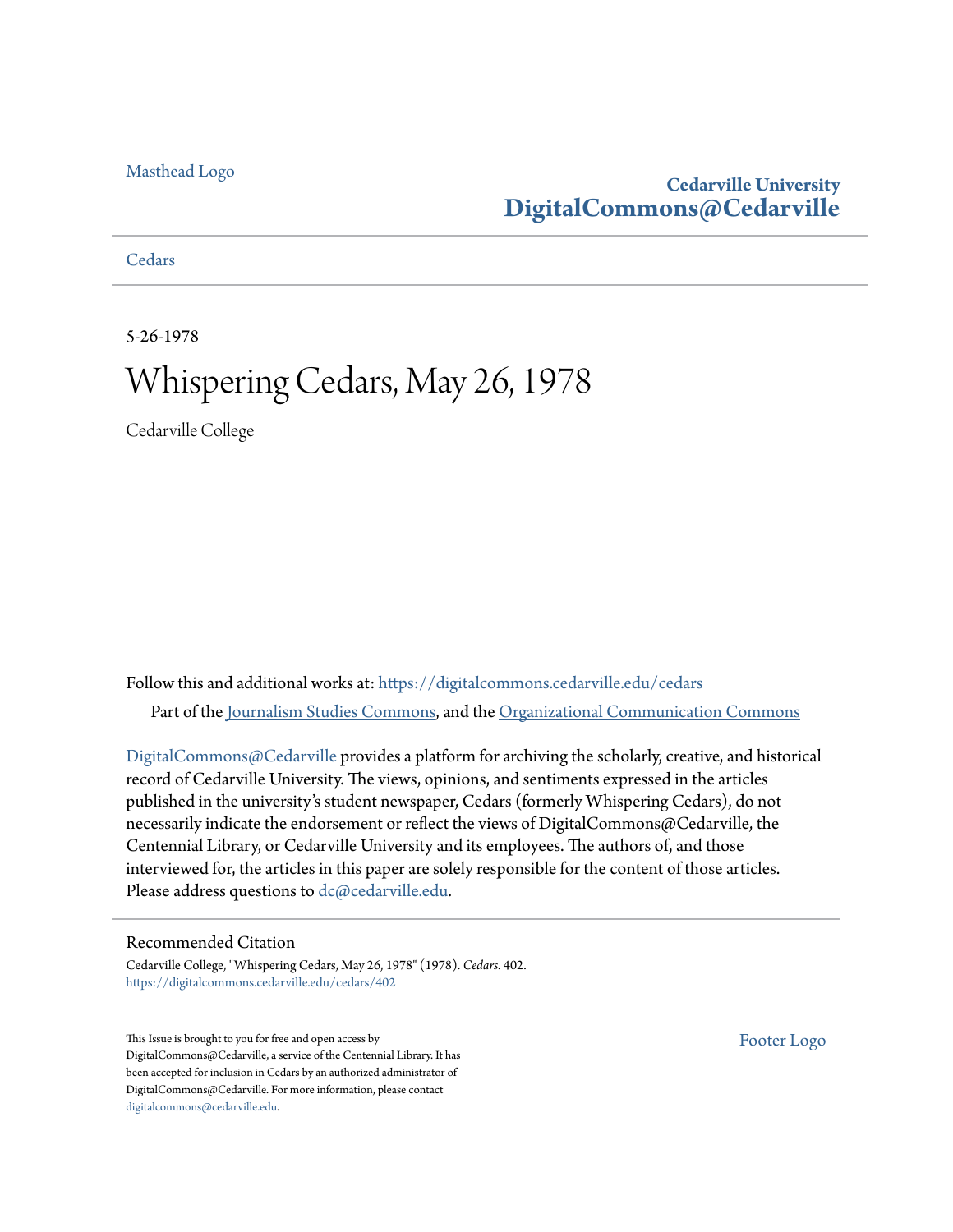

Vol. 46, No. 25 Cedarville, Ohio May 26, 1978

# 224 Seniors to Graduate June 3

# **Three Faculty** Leave Posts

As additions to the Cedarville College faculty will be entering the ranks for the fall quarter of this year, three present members will branch into different areas for the coming term. Leaving the mathematics department will be Mr. E. Dane Harvey, and Miss Irma Dodson along with Miss Martha Dunn, will depart. from the education department.

Mr. Harvey, a professor of mathematics and physical chemistry at the present, plans to once again work in<br>the field of non-destructive testing. Having formerly experimented with rockets,<br>he now plans to branch into many different areas of this industry. Mr. Harvey has insrtucted at Cedarville for  $8\frac{1}{2}$  years after teaching for one year at *3*<sup>1</sup> the Potomac State College in West Virginia. He plans to stay in the Cedarville area where he is presently active as a deacon in his church. Mr. Harvey also plays the French horn and operates a ham radio in his spare time.

Commencement weekend activities will officially begin at the President's Banquet, Friday, June 2 at 6 p.m. in the Student Center-Gymnasium. Commencement itself will take place on Saturday, June 3 at 10 a.m. in the chapel.

According to Mrs. McIntosh, secretary to the registrar, the enrollment for sailing class was surprising. Eleven people have pre-registered for that class.

## Record Number In Summer School

More students have chosen the summer school route at Cedarville College this year than last.

This is shown by an increase in pre registration for the two sessions from 130 and 124 last year to 150 and 163 this year. Of these, thirteen are new, three are continuing students who have returned to school, and one is a staff member.

This summer the percentage of those on campus will drop during the second term. Because many sudents art taking independent studies the amount of on-campus students will decrease from about 66 per cent to 50 per cent.

Eight large baskets of flowers, special-<br>ly arranged by Mrs. James Grier will<br>decorate the chapel as will tables draped in gold satin. Mrs. Miriam Maddox, coordinator of commencement activities, pointed out that much preparation goes into making things look especially nice for the June 3 ceremony.

All but 200 of the seats for commencement will be ticketed. Doors will be opened for seating at 9 a.m.



However, some of the classes with the ularly on campus. During the first ses-<br>sion, Dr. Jack Scott's sailing class and Dr. Robert Gromacki's Four Gospels class have the most students. Tentatively, the second term classes with the greatest pre-registration are Introduction to Philosophy, Bible Interpretation,-Bap- tist History and American Romanticism.

Another Cedarville area resident, Miss for  $2\frac{1}{2}$  years. A former missionary teacher in Brazil, she is looking forward to instructing elementary school children. Miss Dunn plans to teach at Dayton Christian School of Dayton, Ohio where she soon plans to move. At pres-<br>ent she teaches Methods I and supervises student teachers. Taking time<br>from her busy schedule, Miss Dunn is also very active in the children's department of Grace Baptist Church of Cedarville.1

Dr. Scott, professor of psychology, stated that he was pleased with the increase in enrollment this summer. Last year five students were enrolled in sailing class.

In general, the schedule of summer classes is identical to the one last year. However, two new real estate courses have been offered for the first term.

(Continued on page 4)



| In This Issue             |  |
|---------------------------|--|
| Chaplain's Corner  page 2 |  |
| Music Majors  page 3      |  |
| Baseball Wrap-Up  page 4  |  |
| Security Seminar  page 4  |  |

our sole senior member and leader of CZ. You may remember his car being in the Post Office not too long ago. In the picture, Mark is shown with some of the other CZ members after presenting Dr. Jeremiah with a set of plaques showing scenes of college buildings.

The President's Banquet, an annual affair held in honor of graduating seniors, will provide a time of fellowship for this<br>year's 224 seniors, their parents, and the college faculty. President-elect Paul Dixon will be speaking.

> We realize the great mystery involved in our identities and activities. This aspect serves to add to the excitement of surprise in our activities before the student body. We are a pro-school student organization and do not use our membership as just <sup>a</sup>means of getting our own "kicks." Any staff members involved are acting in merely an ad-

Highlights of this year's commencement program will include the presentation of the senior class gift to the school selections by the Cedarville Concert Choir, and the traditional challenge <sup>g</sup>iven to the seniors by Dr. Jeremiah.

Mr. Karl N. Stahl's rendition of "Pomp and Circumstance" will be another high- light of this year's graduation as it will be the first graduation in which the new organ will be used.

> Mrs. Miriam Maddox makes arrangements for commencement in her job as co-ordinator.

> This year's marshals for graduation will be those four juniors with the highest grade point average. The 27 ushers will consist of the next highest students scholastically in the Junior Class.

Also in the education department, Miss Irma Dodson will be retiring this quarter after being an instructor at the college for ten years. Miss Dodson is a former elementary school teacher, having taught previously for 35 years in the states of Illinois and Indiana. Her long range plans for the future include travelling, and keeping up with her

(Continued on page 4)



CZ is revealed (partially)! The mystery group has identified Mark McDougal (far right) as their senior member. Here the group makes a presentation to Dr. Jeremiah.

### Anonymous Letter . . .

# **Z Reveals Senior Member to Students**

(The following article and picture were sent to the Whispering Cedars by an anonymous member of CZ.)

CZ is <sup>a</sup>group of students that was organized to promote more spirit and pride among the students. Unfortunately, the names of our members and our number cannot be revealed. But we hope that from a §ood response to our various activities and sponsored events, CZ will become a tradition of an anonymous student group where new members are taken in every year.

Our senior members will be revealed every year during the last weeks of school. This year Mark McDougal is

visory role.

Many may not realize the extent of CZ's accomplishments. We do some things, such as the car in the post office and the pie-throwing contest, as a means of generating school spirit and excite ment. Signs promoting sports and other campus events are to create school pride. But we have also sent cards to those students sick in the hospital, baked<br>cookies for travelling groups such as Choir, Choralaires, and various teams, encouraged students studying in the library, given out frisbees, etc., etc. We are excited to see these things continue in a good, pro-Cedarville spirit.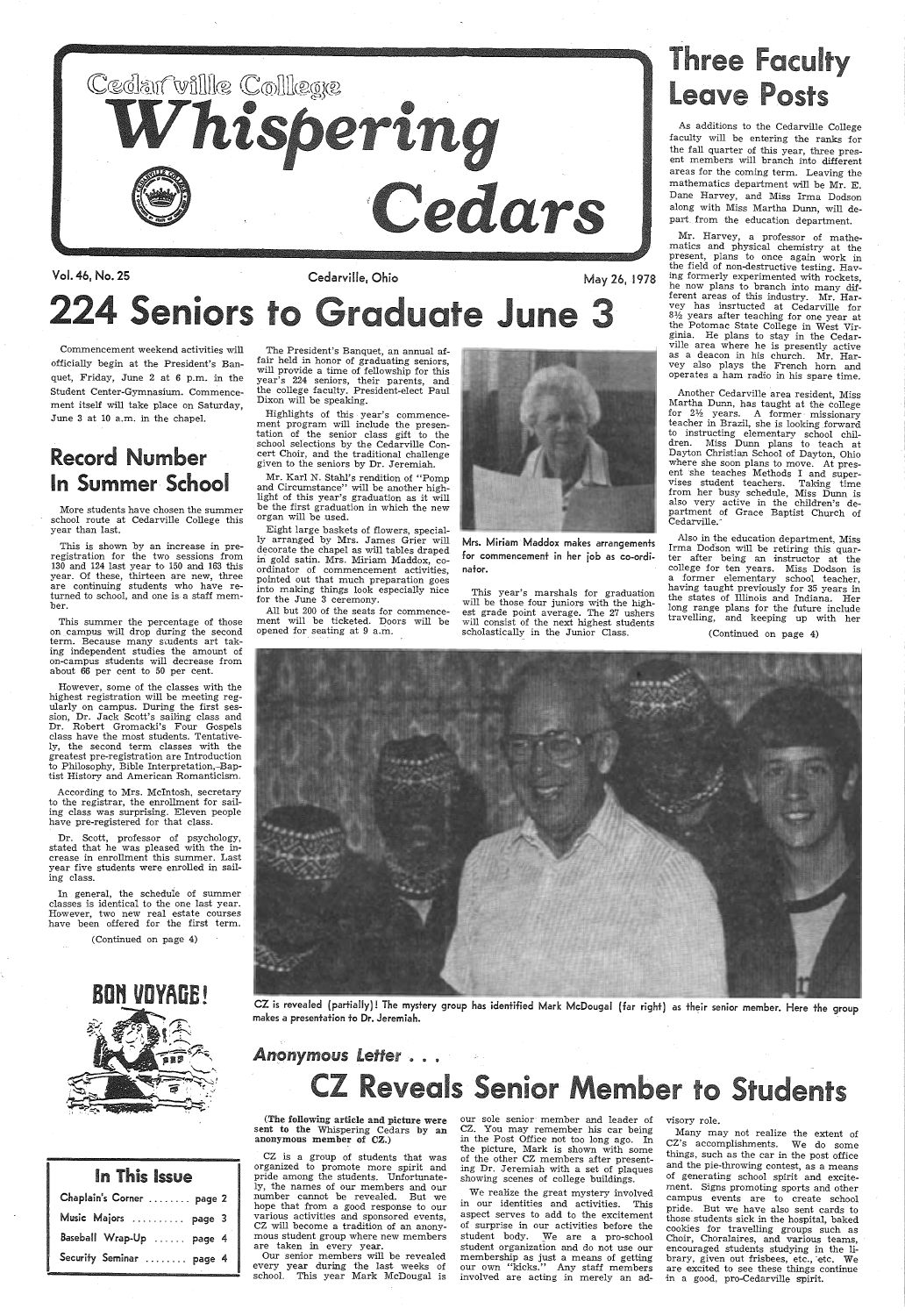### *Editorially Speaking ......*  My Last Editorial

After seven quarters of working as either a co-editor or an editor of this paper, I find myself writing my last editorial. Rather than launch into <sup>a</sup> final crusade, I have decided to share with you some of the more memorable

help you to understand why I am feeling happier as this editorial gets longer.<br>There is nothing more exciting than trying to come up with headlines<br>for major stories that deal with sensitive subjects while trying to keep f offending everyone (Remember "Student Finds Worm-like Object In Food"?).

It is fascinating to me that whenever any sort of criticism is offered on this campus in an effort to improve a situation, three things will usually happen. 1) Your own faults will be shown to you quite clearly, 2) You will be called "unspiritual" for criticizing, and 3) Little, if anything, will be done.<br>There is a tendency on our campus to "think small" when it comes

undertaking programs, raising funds, and doing something new. We give up too easily, when some determination might win the day.

One of the most difficult things to predict is whether or not students will read the paper. Occasionally, we will run a story with important news for students, with a big headline and all, then discover that the only thing that was read was some small feature or one of the cartoons.

At first I found the "Will you come to see me immediately?" notes that I received from various administrators, staff, and faculty members discon the Chief of Police came to see me one evening — the thought of pounding<br>rocks instead of typewriters steeled me against such small complaints.<br>All things considered, it has been a very rewarding and interesting ex-

Have a great summer, and I hope to see you in the headlines, next fall.  $-CM$ 

perience, where I have learned lessons that few others will have a chance to learn. But the time has come to put the Smith-Corona out to pasture, and I am ready for it.

It has become increasingly apparent to me that the musical quality of groups traveling from Cedarville College is not on the level of that of other fundamental Baptist schools). A new policy has been established for the improvement of music ensembles. But is this policy really new?

I wish to quote the article which stated<br>three criteria for both the past policy and the new policy. The policy stated these as:

## YS - More than Pizza and Donuts

About seven miles away from Cedarville is the town of Yellow Springs. Probably the first thing that many of you think of when the town is mentioned is Antioch, or perhaps to even more, Young's Dairy or Ha Ha Pizza comes to mind. But over the past three years, Yellow Springs has grown to

Yellow Springs News has been printing Whispering Cedars for years. As<br>in nearly all working relationships of any duration, we take many things<br>for granted. Unfortunately, when someone falls short of his responsibilities,<br>i record on their way to the printer with a ton of late copy and a catalogue<br>of detailed modifications. Once there, they step into an atmosphere of<br>patience which seems to say, "Just tell us what you want, and we'll try our<br> everything is under control.

It has been my experience that Ce-<br>darville College groups going out under<br>the Department of Music have existed<br>to serve primarily in the capacity of public relations. Should not the priority be to minister and communicate the message of Jesus Christ which by doing so will accomplish the objectives of public relations?

While pondering what God wanted me<br>to write as a last Whispering Cedars article God brought this story into my life through the testimony of two of my dear Christian brothers. I'd like to share it with you.

Do you remember "The Blizzard?" *Whispering Cedars* could have gone to press that week. Everything on the printer's side was ready. The only way we could have fulfilled our part of the deal would have been to rent a helicopter or a tank.

So, the next time you're in Yellow Springs, even if it's just because you've been struck with an uncontrollable craving for pizza with bananas, take a second to look for YSN — a vital example of the fact that the spirit of bending over backward for someone else is not a thing of the past. -SZ

## 'Nude Begonia' Experiences Miraculous Recovery **the author of the experience of the author** *top quality*

By Nanci Tillman<br>Plants are like people. That's what I've heard, but I never

#### Music Policy Questioned

An important secular publisher became interested in it and offered him a contract. However, there was only one little thing about the song  $-$  a question of changing the lyrics "to avoid possible of-<br>fense." He was asked, couldn't he eliminate Jesus and develop heaven further? This would put him *in* a bind. Obviously the publisher could not take the song unless he made those changes. He was faced with the question could he take out the name of Jesus his Lord and Savior with a clear conscience?

Dear Editor:

<sup>I</sup>address this letter *in* response to last week's front page story concerning the new policy for music groups.

something to give my 15-by-10 box a homey look, rather than the converted jail cell image which it portrayed. My vividly pink begonia had only one

#### I Old policy: Ensembles had to be auditioned by the Music Department.

New policy: Students will be auditioned by faculty from the Department of Mu- sic.

problem. Its arrival at "The 'Ville" went unnoticed *in* my rush to beat the buzzer girls' clock. When I lifted its lifeless heart sank. The next day I felt like a<br>murderer. Up to my cell I went, gather-<br>ing the courage to do the inevitable.

### IN YOUR OPINION

#### II

Old policy: There was a screening by <sup>a</sup>Christian Service Committee concerning spiritual growth.

New policy: Spiritual qualifications for all teams will be screened by a Christian Service Committee.

#### III

Old policy: Groups were assigned <sup>a</sup>musical advisor and booked through the Development Office.

New policy: Selected students will be assigned to different teams while consideration will be given to the indi vidual's performance, musical ability and team compatibility.

Is this policy new? Does the policy change, correct, or improve existing con-<br>ditions?

### YELLOW SPRINGS **NEWS**

The "new'' policy, like the old, makes very little provision for students to as administrative), to develop responsibility<br>and discipline, and to realize their ulti-<br>mate accountability is directed not to the Department of Music, but to God.<br>Is student initiative being suppressed? Isn't the small ensemble an ideal place<br>for the faculty of the music department<br>to work in the advisory-approval capacity, and for the students to be allowed to put into use knowledge acquired *in* the classroom, to build character, and to instill the principle of stewardship *in* their lives?

As long as the "new" policy is in con-<br>gruence with the old policy, I foresee little, if any, change in the future. We must cease to be involved in music for music's sake; rather, our aim must be Christ using music as our primary medium.

-Eric Wyse

# **Chaplain's Corner**

#### By Rich Young

John W. Peterson is one of. the most outstanding hymn writers of all time, but before he started to write for Christian recorders he wrote <sup>a</sup>song called "Over the Sunset Mountains." The words go like this:

> Over the Sunset Mountains, Someday I'll softly go; Into the arms of Jesus, He who has loved me so.

Over the Sunset Mountains, Heaven awaits for me,; Over the Sunset Mountains, Jesus my Savior I'll see.

Bill Pearce and Dick Anthony re- corded it, and it was sent around to several different companies.

He agonized over the decision but at last he knew he could not compromise himself as a gospel songwriter and shun the name of Jesus Christ.

Needless to say his dreams for a major song hit were shattered and on the way

(Continued on p. 3)



believed it until one Friday. On one' of my excursions home last winter, Mom sent back a room brighten-

### The Whispering Cedars Staff

| Editor  Craig Miller           |               |
|--------------------------------|---------------|
| Copy Editor  Suzan Zink        |               |
| Layout Editor  Claire Phillips |               |
| Business Manager  Dan Green    |               |
| Advisor                        | Mr. Ron Grosh |
| Photographer  Amy Ross         |               |
| Corres. Sec'y  Wendy Patterson |               |
| Typist  W. Patterson           |               |

#### Contributors:

C. Lofgren, K. Karsian, J, Tedeschi, R. Phillips, S. Towle, T. Galbreath, D. Green, F. Greetham, N. Tillman.

Whispering Cedars is published weekly by the<br>students of Cedarville College. The opinions<br>expressed herein are those of the writers and<br>do not necessarily reflect the attitudes or opin-<br>lons of the faculty or administratio

*Page2* 

The once luminous begonia would have to join the unfinished letters, half-eaten bologna and cheese sandwiches, and The- ology notes which rested *in* peace at the bottom of my Snoopy wastecan.

As I began to execute my grim plan, I heard a desperate voice say, "I'm sure you're throwing that out! Give it here!"

Roommates are like mothers. They tell you to clean your room, then get mad when you throw anything away. "All you have to do is cut away the dead part," she explained.

Have you ever seen a nude begonia? I have.

(Continued on page 3)



Awards for

excellence in typography

*National Newspaper Association Contests:*  1975, 1973, 1972, 1970, 1969, 1965, 1963, 1962, 1959, 1958

*Ohio Newspaper Association Contests:* 

1975, 1973, 1972, 1970, 1969, 1968, 1967, 1966, 1965, 1964, 1963, 1962, 1961, 1959, 1958, 1956, 1955, 1954, 1953

*Whispering Cedars*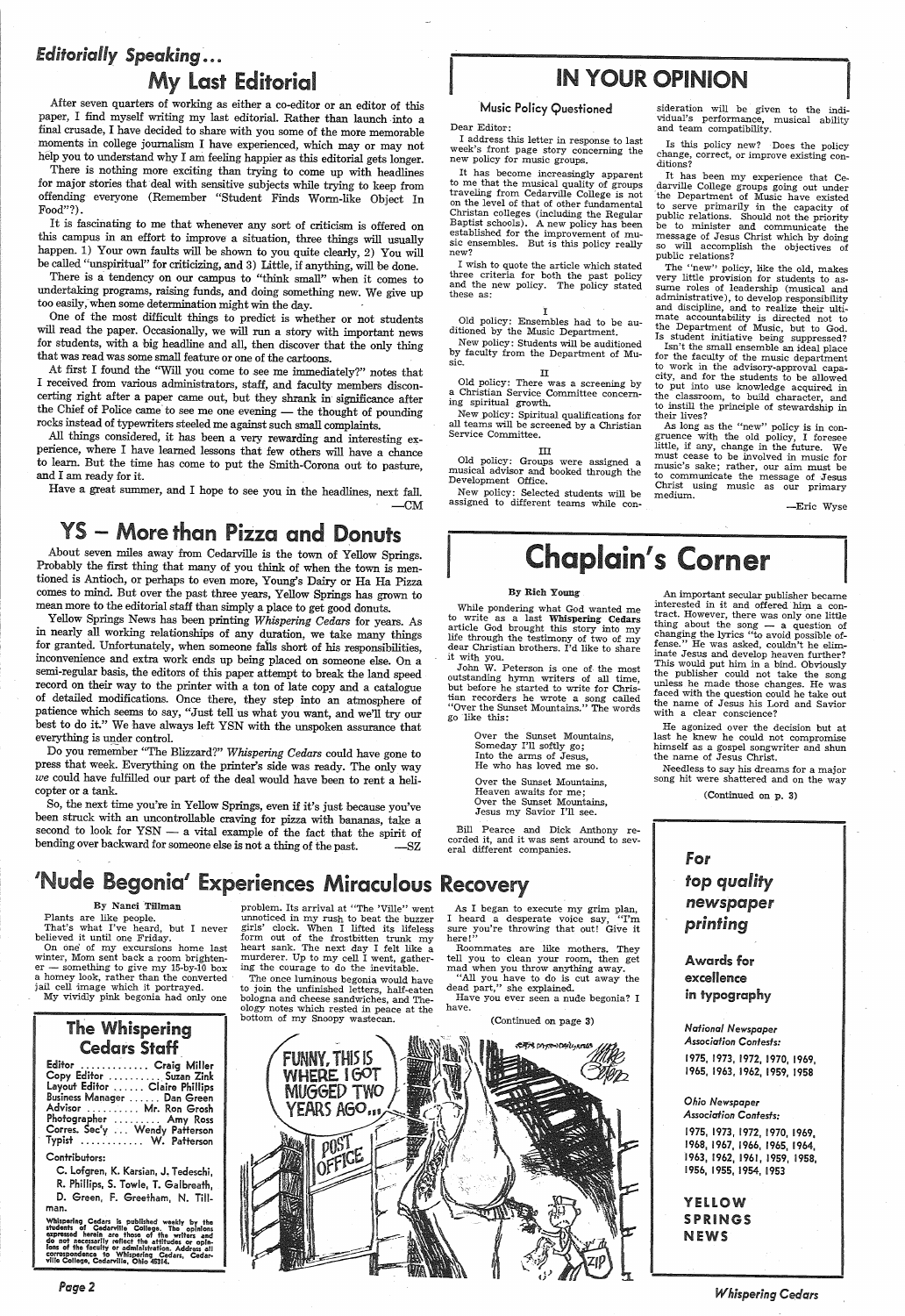## *Jobs in* II *Aris"* .. . .. Music Department Offers Two Degrees

"Psychologists have discovered that developing the artistic skills of individuals increases their learning abilities in other directions. The notion, therefore, that the arts deflect students from hard-nosed subjects is poppycock. Anything that helps to develop the creativity of a young person also helps to develop voca-<br>tional and professional skills."

By Ron Phillips

#### Part VIII of a Series

The goal of the music department is to offer a quality music education while integrating this learning with Scriptural principles.

Contrary to popular belief, there is <sup>a</sup> <sup>p</sup>lace for the arts not only in our American society, but also *in* our Christian framework. The arts are not something which detract from the general intellect or spirituality of a person. Rather, they<br>are both beneficial and complimentary to other areas of our lives, and add to our total being, a being created in to-<br>tality by God. Therefore, the arts can<br>be integrated with Biblical principles. This brings us to our discussion of the one "arts" department on the Cedar ville campus, that being the Department of Music.

Unique to the music department is the fact that it offers two degrees; a Bach-<br>elor of Arts degree and a Bachelor of<br>Music Education degree. Majors offered with the B.A. degree include secondary teaching, church music, and a general music major with emphasis in either theory and composition, history and literature, or applied music. The B.M.E. is designed for those students desiring to teach elementary music, as they are required to obtain the elementary educa- tion teaching certificate in addition to their music education.

missions may be an obscure area where many unsought and unfound opportunities exist.

A listing of job opportunities would in-<br>clude studio teaching, performance, com-<br>posing and arranging, music research in areas such as curriculum and learning<br>sequence, and music therapy, and growing fied that would require graduate<br>study. An undergraduate music therapy program at Cedarville may be some- where in the future.

With this list of job opportunities, there has been no problem in placing music graduates in jobs. Our music graduates have also been well accepted in graduate schools of music.

Perhaps the most fitting conclusion that can be offered for this series is a brief discussion of the interdisciplinary studies major. This major is merely a<br>preparation for graduate work. In pro-<br>viding a broad background, it introduces<br>dimensions from various fields, its<br>strengths coming from philosophy, theology, history, and communications. The<br>philosophy emphasis is particularly philosophy emphasized at Cedarville, as it encourages students to think through and formulate many of their own philosophies and<br>world-life views. Therefore, most of our<br>IDS majors use it as preparation for seminary. It is, in every sense, a true liberal art.

and trombonist, will present a concert in the college chapel. The program will feature several styles, ranging from contemporary music and traditional gos pel hymns to stimulating classical com-<br>positions.<br>Mr. Pearce is the host of the late night

radio program Nightsounds, which or-<br>iginates in Wheaton, Illinois and is broadcast on more than 130 stations both in the U.S. and abroad. The program consists of thought-provoking dialogue and lovely, relaxing music.

Mr. Bill Pearce, top radio personality<br>At 3 p.m. tomorrow evening, May 27,<br>several nationally syndicated and local TV programs and has played the lead in several feature films.

 Because of his varied talents, Mr. Pearce is adaptable and adjusts himself to the musical tastes of his audience. In spite of his many talents, Mr. Pearce is not a showman in the usual sense, but has a sincere and special interest in his audience and his performance reflects his strong personal belief in God.

### 'Nude Begonia'...

used practically, and can be used to Mr. Pearce is also talented in the mit it."<br>major are usually those that are filled area of acting. He has appeared on "You have no faith. It'll grow again.<br>by men. These usually involv as music ministers or a combination of youth and music ministries. Women may be able to use the church music major as Christian education directors with <sup>a</sup>musical emphasis, or in the area of service as the wife of a pastor or music minister.

Other areas of Christian service exist for the music major also. These would include church organist or some type of mission work. A musical ministry in

home from the publisher's office a new song began to take shape in his mind. It became a public answer to the request that he water down the message of the gospel. He called it simply "My Song." I want to emphasize the words of that song.

<sup>I</sup>ask you as I a~k myself, "Why can't this be our song too?'' Isn't Christ the most significant part of our lives? Let's sing and tell of him for eternity!<br>"For I am not ashamed of the gospel

Cedarville College seeks to offer a lib eral arts education with a heavy emphasis on the integration of Biblical principles. A liberal arts education, as op-<br>posed to vocational training, offers a broad background of knowledge in an attempt to educate the total person. In recent years there has been a pervading attitude that vocational training is necessary due to the "impracticality of the liberal arts." In this series, though, we have attempted to demonstrate that the liberal arts, to the extent that we have the liberal arts, is useful, can be used practically, and can be used to glorify God.

Well-known singer and trombonist Bill Pearce will present a concert in the Chapel tomorrow night.

# **Bill Pearce Here for Concert**

of Christ; for it is the power of God unto salvation to everyone that be-<br>lieveth; to the Jew first, and also the Greek." (Romans 1:16)

### LINDA'S FLOWER AND GIFT **SHOPPE**

To keep pace with the growing activities program of Cedarville College,<br>a Student Activities Council is being formed to coordinate college programs. This council will be made up of four committee chairmen, each responsible for a different aspect of the student activities programming.

#### By Mary Wallace

Mr. Pearce will not only perform on the trombone, but will perform vocally as well. He is a member of the sixteen Singing Men, a soloist, and a member of the Melody Four Quartet.

# Activities Council Formed

1) CONCERT & LECTURE CHAIR-<br>MAN will be responsible for input concerning the selection and development of<br>the Artist Series, academic lectures, and concerts apart from the Artist Series. Preparations for each program such as<br>making travel and lodging arrangements, finding ushers, ticket sales, in-. strument tuning, stage preparation, etc.<br>will be their responsibility. Design of<br>tickets, programs, and publicity will<br>be worked on with the Graphics and<br>Publicity Chairman. The scheduling of<br>trips to concerts and plays in sponsibility. 2) GRAPHICS & PUBLICITY CHAIR-MAN is responsible for on and off campus publicity as it is appropriate to each event. Much of the work will be of an artistic or graphic nature, but will also

(Continued from page 2)

"It's dead as a doornail, Roomie. Admit it."

"You have no faith. It'll grow again.

Next year Whispering Cedars, in ad-<br>dition to donning a new name (Cedars),<br>will receive a "face lift'' in the editorial department. With the departure of Editor Craig Miller, Copy Editor Suzan Zink will move up to fill the position. A more specialized editorial format

<sup>I</sup>gave her a week and forgot it. Roomie didn't forget. Every day she talked to it. While she studied, it listened to soothing music.

Although I never heard it myself, I'm<br>sure they had devotions together. One sure they had devotions together. One day the Bible that my roomie always left right next to her "friend" caught my eye. It was open to Romans 11. From it I read "because of unbelief the branches were broken off and thou standest by faith.'

editor, Sheri Levin as copy editor, Ron Phillips as news editor, Leslie Fields as feature editor, and Fred Greetham as sports editor.

The job of business manager is still<br>open. Anyone interested in this posiopen. Anyone interested in this posi- tion should contact Mr. Ron Grosh.

### **I CHAPLAIN'S CORNER** I

#### (Continued from page 2)

<sup>I</sup>have no song to sing But that of Christ my King; To Him my praise I'll bring for-

evermore.

His love beyond degree, His death that ransomed me,

Now and eternally, I'll sing it o'er.

*Flowers for All Occasions Designed Just for You* 

> Call 766-5768 75 N. Main St. Cedarville, Ohio

*Whispering Cedars* 



According to Director of Student Activities Myron Youngman, the concept is being formulated to: "(1) provide for greater student input into the activities programming, (2) establish <sup>a</sup>more responsible and cohesive work force as the activities program is expanded, (3) co-<br>ordinate a campus calendar that is bal-<br>anced in the type of activities offered, and (4) help classes and organizations<br>develop their own ideas. All campus<br>organizations and classes will function as they have in the past, but with the specialized help of these chairmen."

Each student member of the council will be paid \$150 per quarter. The members of the council will be directly responsible to the Director of Student Activities. The four positions available are:

include writing news releases for area newspapers and Christian radio stations, as well as supplying calendars for the OARBC magazine and campus publications. All work will be done in conjunction with those heading each individual event.

3) GENERAL EVENTS CHAIRMAN will be involved in providing an expanded film program of approximately a film every three weeks. Any socials, banquets, all-school parties etc. would be under his direction. The content of this program is flexible, since it is to broaden the scope of Student Activities.

4) RECREATIONAL CHAIRMAN can provide for input concerning the intra- mural program, but will primarily be in- volved in setting up one night tournaments for any sport, all-sports nights, game room tournaments, ski trips, and any other recreational activity.

According to Youngman, "As the ac tivities program is expanded and the effectiveness of this council is demonstrated, the Student Activities Council could easily be expanded to include other chairmen, such as Intramural Chairman, Technical Chairman (in charge of the technical aspects of Alford and the technical aspects of Alford and Chapel), Campus Services Chairman, and Dorm Programming Chairman." Each person· will be selected yet this quarter, and must plan on being in school all of the 1978-79 academic year.<br>Those interested in any of these positions or who have further questions contact Myron Youngman, Director of Stu dent Activities. Selection will be made following interviews with the Director of Student Activities.



*Cards* & *Gifts* 

251 Xenia Avenue Yellow Springs, Ohio 45387

Friday was the deadline. It was also resurrection day.

Three little leaves had sprouted over- night.

Roomie named it Lazarus, and the room looked brighter.

### Staff Set for *.173 .. ,.179*